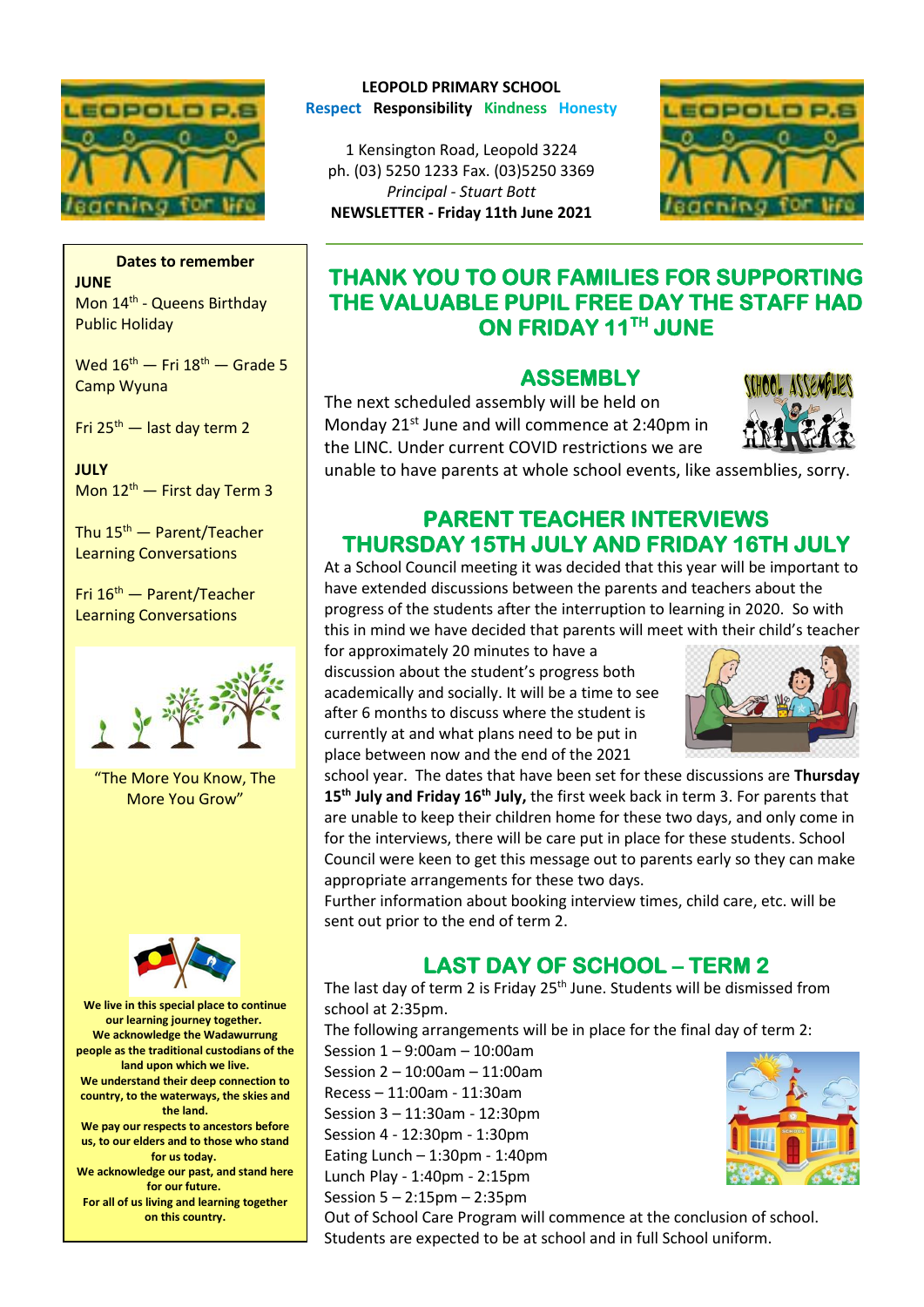# **ATTITUDE TO SCHOOL SURVEY INTERIM RESULTS**

Mrs Dubrelle Rundle (our Wellbeing and Engagement Learning Specialist) has been conducting the Attitude To School Survey (ATSS) with the Grade 4, 5 and 6. There has been some extremely positive results from these survey results.

- o Some results so far from the ATSS are as follows:
	- My Teacher Expects me to do my best
		- Grade 4 98% positive endorsement
		- Grade 5 100% positive endorsement
		- Grade 6 98% positive endorsement
	- My teacher expects nothing less than our full effort
		- Grade 5 97% positive endorsement
	- My teacher tells us what we are learning and why
		- Grade 5 96% positive endorsement
		- Grade 6 95% positive endorsement
	- My teacher sets clear rules and classroom expectations
		- Grade 5 98% positive endorsement
		- Grade 6 93% positive endorsement
		- My teacher makes sure all students feel included
			- Grade 4 97% positive endorsement
			- Grade 5 97% positive endorsement
			- Grade 6 98% positive endorsement
	- It is OK to be different at this school
		- Grade 4 99% positive endorsement
	- My teacher asks questions to check that we understand
		- Grade 4 97% positive endorsement
	- My teacher asks questions to challenge my thinking
		- Grade 4 97% positive endorsement

The results of these types of surveys help us with the things we need to continue to do and help with addressing our areas for improvement. Final results from the students Attitude To School Survey will be received early term 3.

## **THANK YOU FROM THE GARDENING CLUB**

Thank you to Bunnings Leopold, Lorelle and Woolworths and all families who have kindly donated resources to our Gardening Club - we will be back up and running again in Term 3!